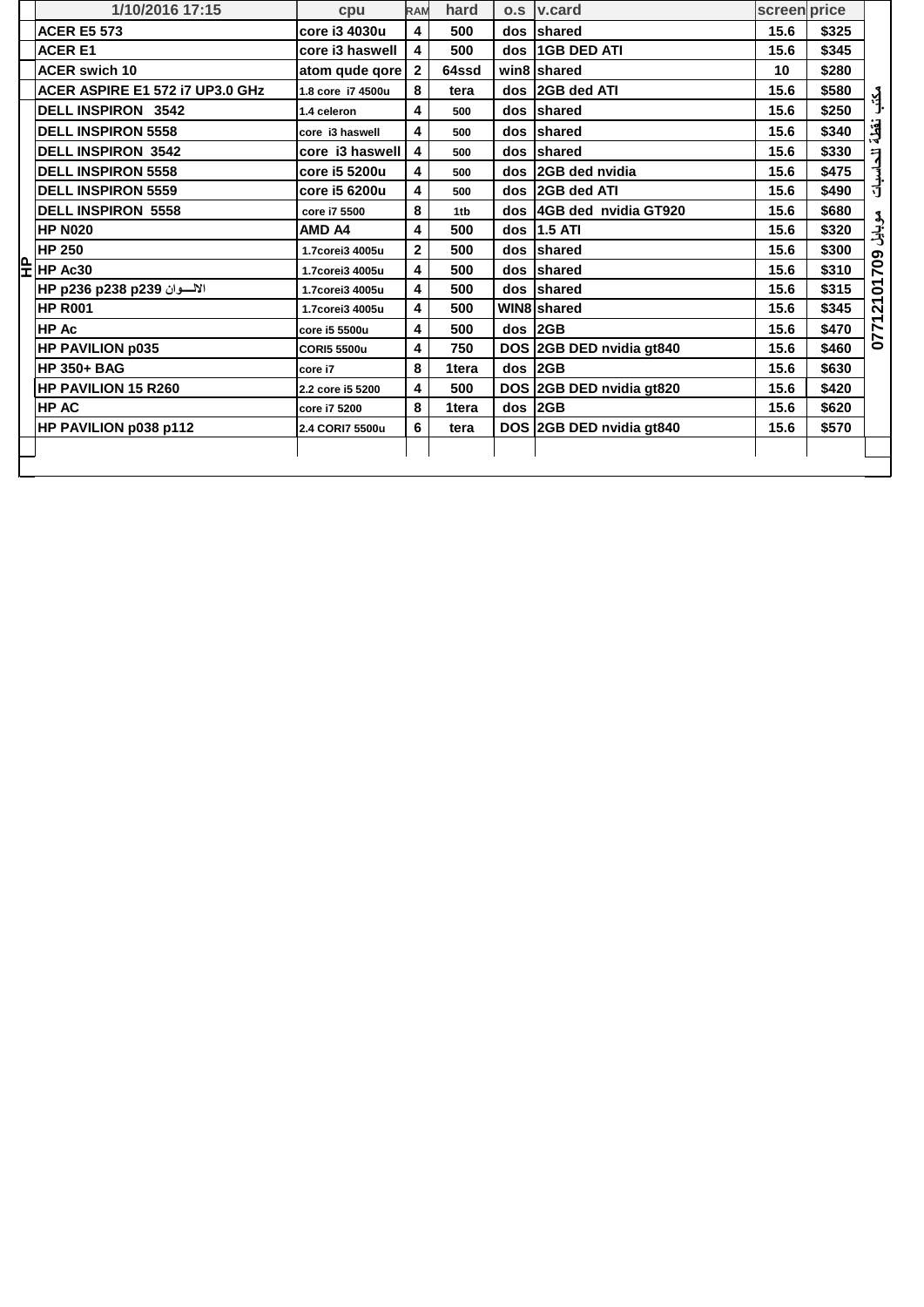|                                                                                                           | 1/10/2016 17:15                   | cpu                 | <b>RAM</b>              | hard        |     | o.s   v.card                | screen price |         |
|-----------------------------------------------------------------------------------------------------------|-----------------------------------|---------------------|-------------------------|-------------|-----|-----------------------------|--------------|---------|
|                                                                                                           | lenovo mini E1030                 | 1.7 celeron         | $\mathbf 2$             | 500         |     | dos shared                  | 10           | \$180   |
|                                                                                                           | lenovo B50-70                     | celeron             | $\mathbf{2}$            | 500         |     | dos shared                  | 15.6         | \$195   |
|                                                                                                           | Lenovo G505                       | <b>AMD</b>          | 4                       | 500         | dos | 1.5GB ded ATI               | 15.6         | \$240   |
|                                                                                                           | lenovo b50-70                     | 2.0 dul core        | $\overline{\mathbf{2}}$ | 500         | dos | shared                      | 15.6         | \$265   |
|                                                                                                           | <b>LENOVO b50-70</b>              | 1.9 core i3 4005    | $\overline{\mathbf{4}}$ | 500         | dos | shared                      | 15.6         | \$300   |
|                                                                                                           | <b>LENOVO G50-80</b>              | 1.9 core i3 4005    | $\overline{\mathbf{4}}$ | 500         |     | dos shared                  | 15.6         | \$305   |
|                                                                                                           | <b>LENOVO b50-70</b>              | <b>CORE I3 5500</b> | $\overline{\mathbf{4}}$ | tera        | dos | <b>2GB DED ATI</b>          | 15.6         | \$355   |
|                                                                                                           | Lenovo b5080                      | 2 core i5 6600      | $\overline{\mathbf{4}}$ | 500         | dos | 2GB ded ati                 | 15.6         | \$455   |
|                                                                                                           | Lenovo b5070                      | core i7             | 4                       | 500         | dos | <b>1GB DED ATI</b>          | 15.6         | \$520   |
|                                                                                                           | Lenovo b5080/UP TO 2.6            | 2.4 core i7 5500U   | 8                       | 1tera       | dos | <b>2GB DED ATI</b>          | 15.6         | \$600   |
|                                                                                                           | lenovo z41-70                     | 2.4 core i7 5500u   | 8                       | tera        |     | win8 4GB ded ATI            | 14fhd        | \$800   |
|                                                                                                           | كاميرا تري دي 19-75 lenovo        | 2.4 core i7 5500u   | 8                       | tera        |     | dos 4GB ded ATI             | 15.6fhd      | \$765   |
|                                                                                                           | lenovo y5070 4710MQ 4K            | 2.5 core i7 4710HQ  | 16                      | 1tera       |     | win8 4GB DED NVIDIA GTX 960 | 15.6 4k      | \$1145  |
|                                                                                                           | lenovo y7070 4710MQ 4K            | 2.5 core i7 4710HQ  | 16                      | 1tera       |     | win8 4GB DED NVIDIA GTX 860 | 17fhd        | \$1,360 |
|                                                                                                           | <b>TOSHIBA C55</b>                | 2.1 CELERON n2820   | $\overline{2}$          | 500         |     | dos shared                  | 15.6         | \$270   |
|                                                                                                           |                                   |                     |                         |             |     |                             |              |         |
|                                                                                                           |                                   |                     |                         | <b>Used</b> |     |                             |              |         |
|                                                                                                           | lenovo Edge                       | core i3             | 4                       | 320         |     | dos Shered                  | 13           | \$195   |
|                                                                                                           | lenovo mini x201                  | c <sub>2d</sub>     | $\mathbf 2$             | 160         |     | dos shered                  | 10           | \$155   |
|                                                                                                           | شاشة دوارة toshiba m4000          | c <sub>2d</sub>     | $\overline{\mathbf{2}}$ | 160         |     | dos shered                  | 11.6         | \$165   |
|                                                                                                           | dell vostro 3350                  | core i7             | 4                       | 250         |     | dos Shered                  | 13           | \$320   |
|                                                                                                           | lenovo t520                       | corei5              | 4                       | 320         | dos | shered                      | 15.6         | \$265   |
|                                                                                                           | lenovo r500                       | c <sub>2d</sub>     | $\mathbf{2}$            | 250         |     | dos shered                  | 15.6         | \$165   |
|                                                                                                           | <b>HP PROBOOK 8560p</b>           | core i7             | $\overline{\mathbf{4}}$ | 500         | dos | <b>16B NVIDIA</b>           | 15.6         | \$345   |
|                                                                                                           |                                   |                     |                         |             |     |                             |              |         |
| DATA SHOW INFOCUS IN112a- resolution=800*600<br>lumens=2700<br><b>LAMP LIFE=3000HOUR</b><br>\$350<br>hdmi |                                   |                     |                         |             |     |                             |              |         |
|                                                                                                           | مكتب نقطة--انسب الاسعار في العراق |                     |                         |             |     |                             |              |         |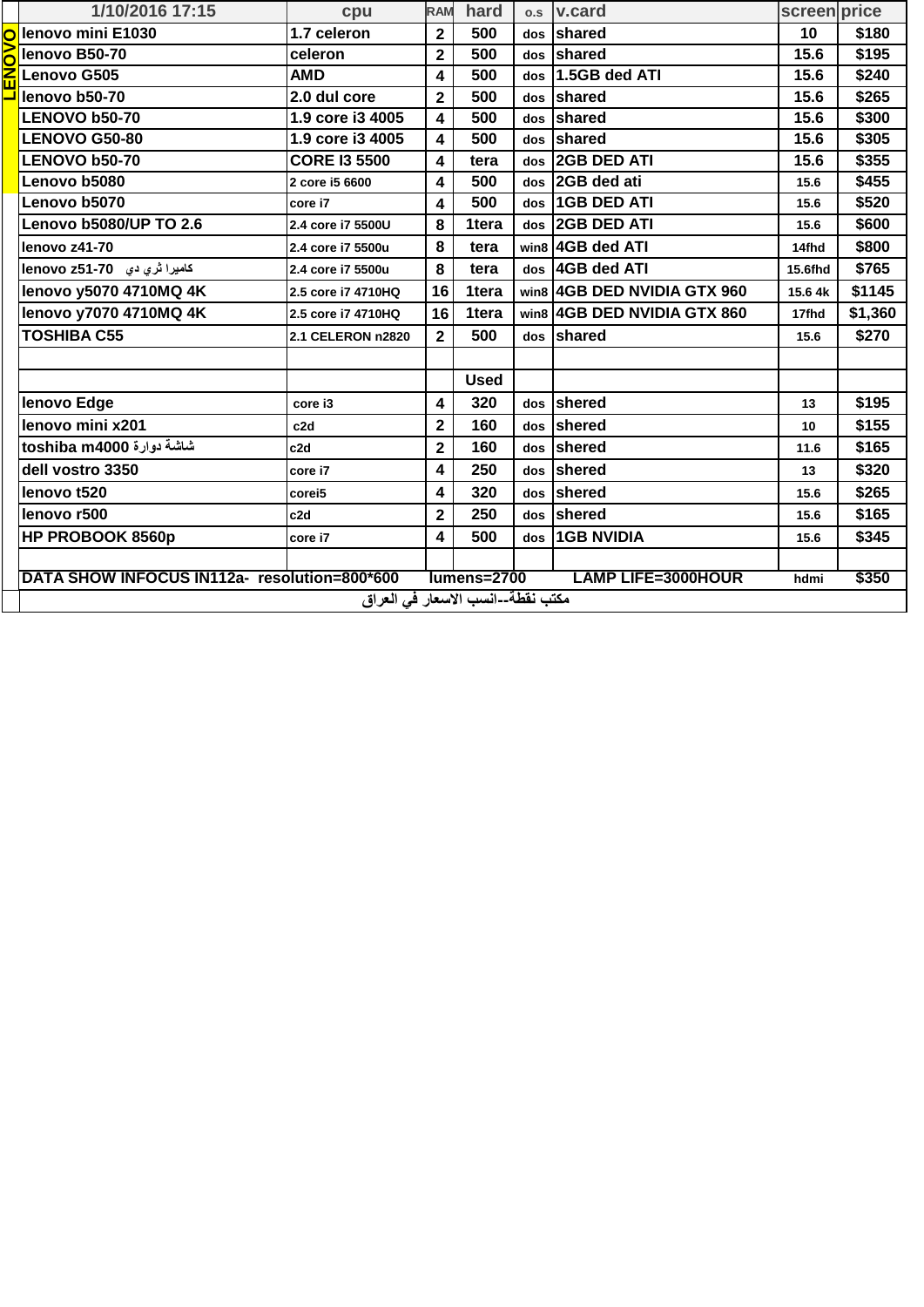|                                              | نظام التشغيل   | السعر        |
|----------------------------------------------|----------------|--------------|
| <b>ASUS T100-ATOM-2G-500G+24SSD</b>          | WIN8           | $\mathsf{X}$ |
| <b>ASUS FONEPAD D.C 2SIM 2 CAM 16G</b>       | <b>Android</b> | \$125        |
| ZENFONE-5 ASUS(D.C-2G-8G-2CAM-2SIM)          | <b>ANDRIOD</b> | \$160        |
| <b>ZENFONE-5 ASUS(D.C-2G-16G-2CAM-2SIM)</b>  | <b>ANDRIOD</b> | \$195        |
| <b>ZENFONE-5 ASUS(D.C-2G-8G-2CAM-2SIM)</b>   | <b>ANDRIOD</b> | \$165        |
| <b>ZENFONE-6 ASUS (D.C2.0-16G-2CAM-2SIM)</b> | <b>ANDROID</b> | \$275        |
|                                              |                |              |
| samsung tab3 7inch                           | <b>ANDROID</b> | \$110        |
| samsung tab4 10inch 16G                      | <b>ANDROID</b> | $\mathsf{X}$ |
| samsung tab4 10inch 16G + 3G                 | <b>ANDROID</b> | X            |
| Lenovo TAB 2 A27 7inch 8G wifi               | <b>ANDROID</b> | 85<br>\$.    |
| asus phonepad 7 inch 8G 2sim-2cam            | <b>ANDROID</b> | \$130        |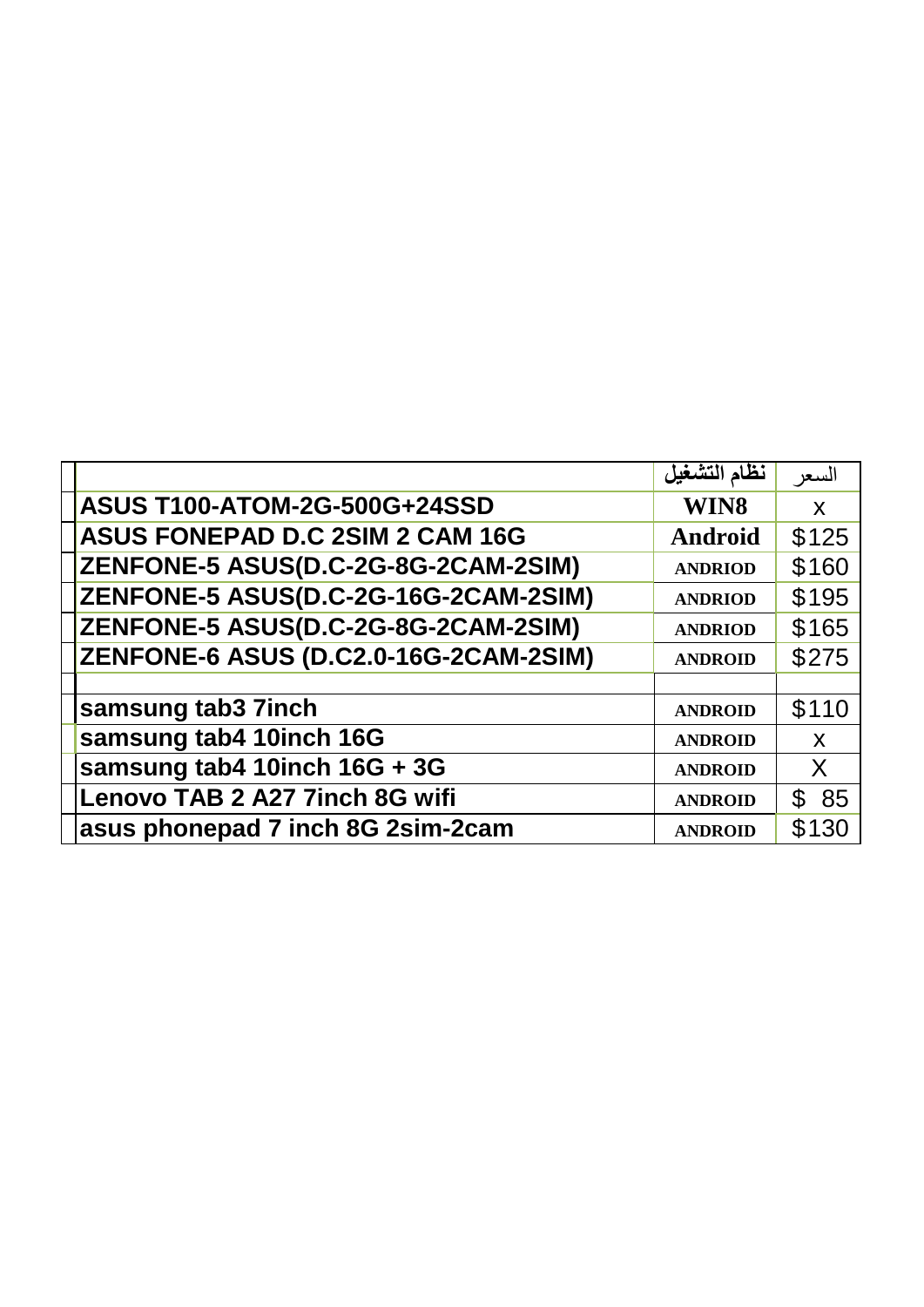| item                                          | price   |
|-----------------------------------------------|---------|
| pc-tools-3user                                | \$14.00 |
| NETGEAR N300 JWNR2010-2ANT                    | \$27.00 |
| <b>NETGEAR N600 router</b>                    | \$53.00 |
| TP LINK WIRELESS N USB ADAPTER MINI TL-WN723N | \$7.00  |
| متحرك 3 اريل 941 tp link                      | \$26.00 |
| tp link router 940 3 ثابت                     | \$22.00 |
| متحرك 2 اريل 841 tp link                      | X       |
| ثابت 2 اريل 841 tp link                       | \$14.50 |
| tp link extender tl-wa850                     | \$26.00 |
| tp link extender tl-wa860                     | \$30.00 |
| nano 5+ cable                                 | \$66.00 |
| nano M5 +cable                                | \$75.00 |
| <b>NANO STATION BRIDGE+ cable</b>             | \$96.00 |
| شاحنة راوتر tplink                            | \$3.00  |
| شاحنة نانو 15فولت او 24فولت                   | \$5.00  |
| cable nano 20M CAT5                           | \$4.00  |
| cable nano 20M CAT6                           | \$4.50  |
| cable nano 30M CAT5                           | \$7.00  |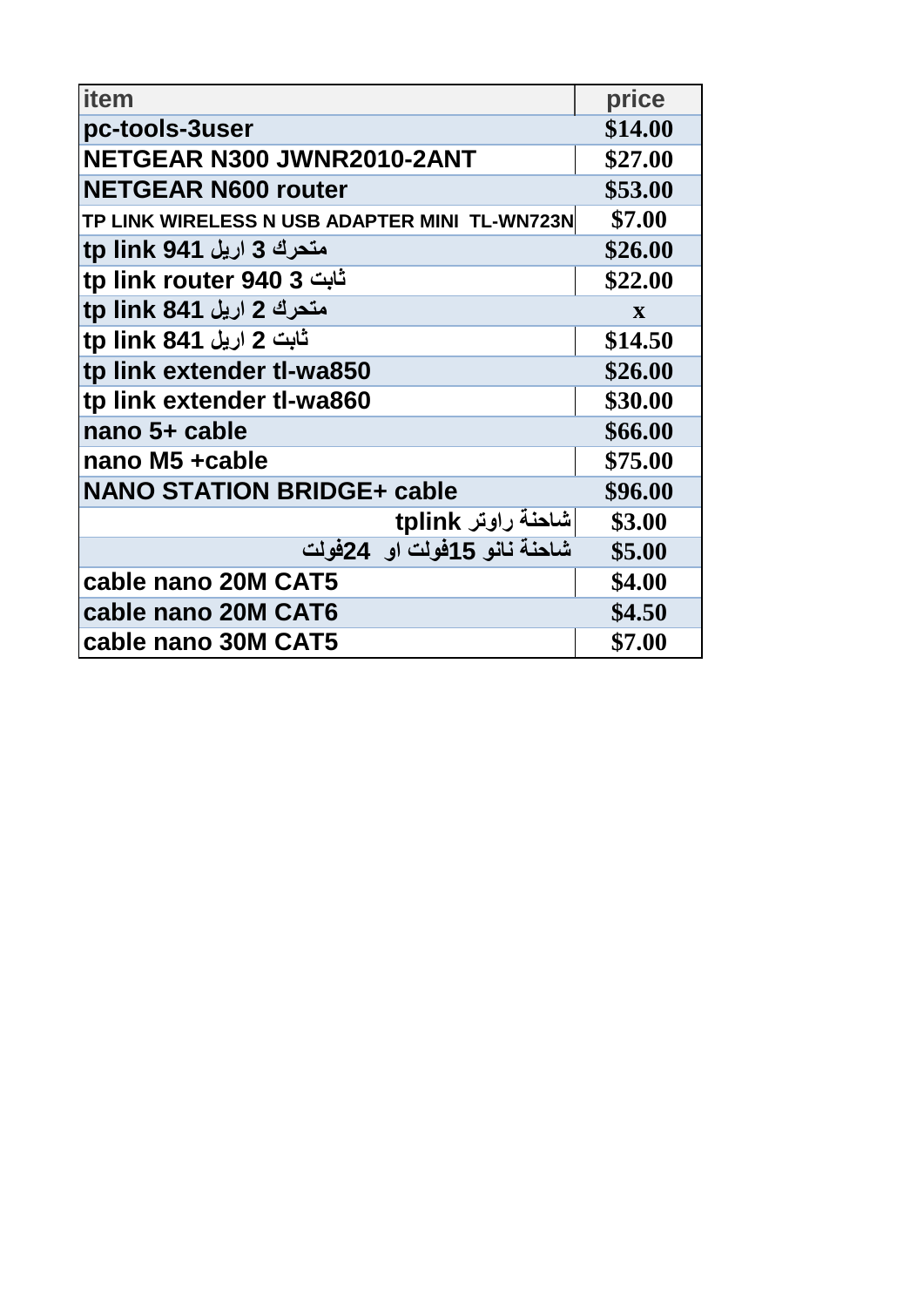| item                                        | price    |
|---------------------------------------------|----------|
| KIT DVR 4CH+4 CAM(3.6MM)+CABLE 20M*4+4STAND | \$80.00  |
| KIT DVR 8CH+8 CAM(3.6MM)+CABLE 20M*8+8STAND | \$165.00 |
| <b>DVR 4CH</b>                              | \$40.00  |
| <b>DVR 8CH</b>                              | \$52.00  |
| DVR 16CH                                    | \$65.00  |
| عادي CAM 3.6MM                              | \$21.00  |
| <b>CAM 6MM</b><br>عادی                      | \$27.00  |
| سقف CAM 3.6MM                               | \$20.00  |
| صغيره CAM 3.6MM                             | \$25.00  |
| <b>CAM 6MM IP+SPEAKER+LAN+MICRO SD</b>      | \$45.00  |
| <b>CABLE CAM 10M</b>                        | \$5.00   |
| <b>CABLE CAM 20M</b>                        | \$7.00   |
| <b>CABLE CAM 100M</b>                       | \$30.00  |
| قاعده كامر ه                                | \$2.00   |
| شاحنه كامير ا                               | \$4.00   |
| سبليتر مقوي اشاره 4                         | \$12.00  |
| سبليتر مقوي اشاره 8                         | \$25.00  |
| كيبل ربط اربعه كاميرات في محوله واحده       | \$6.00   |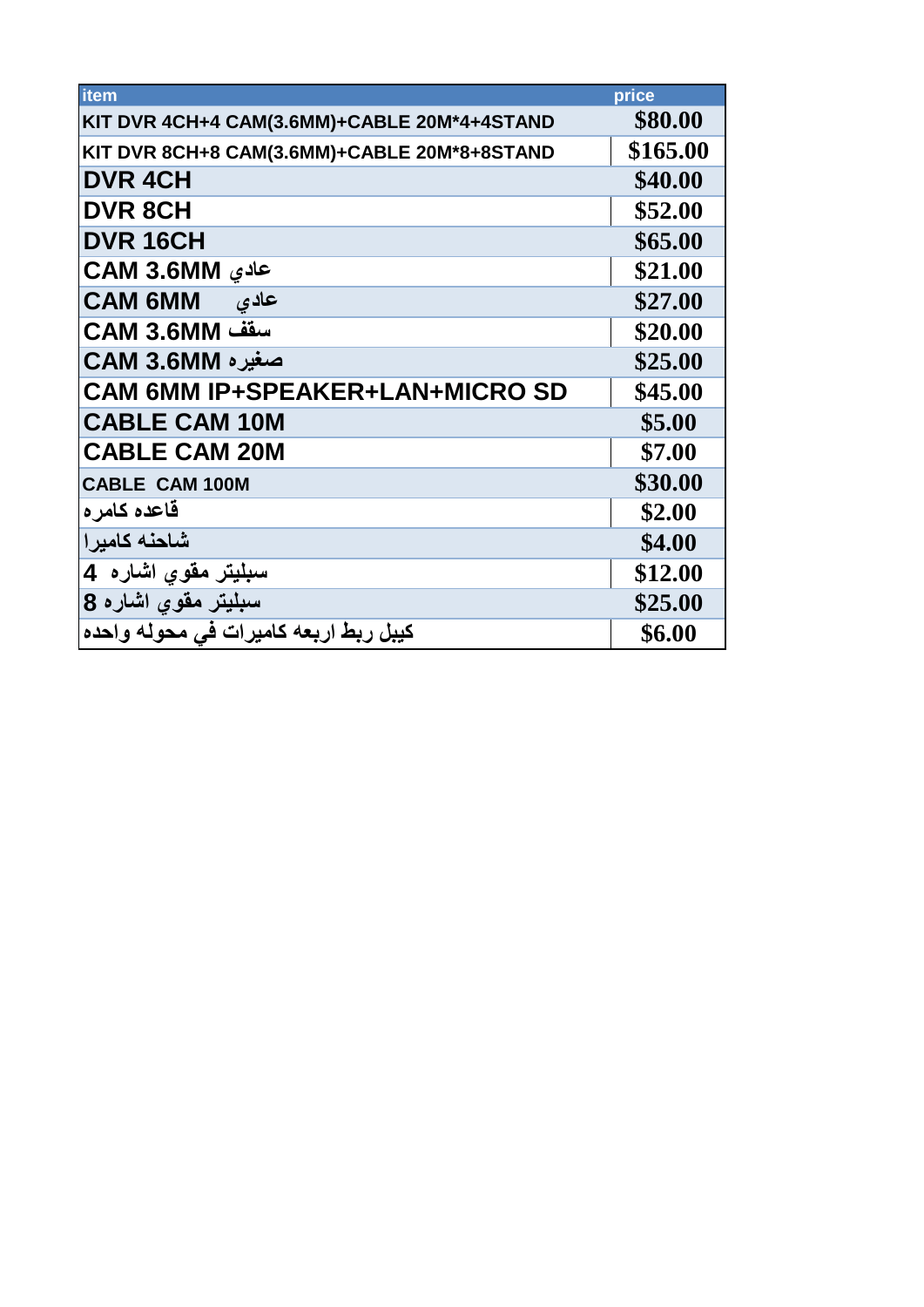| <b>ITEM</b>                  | <b>PRICE</b> |
|------------------------------|--------------|
| <b>CARD ITUNES 10\$</b>      | \$12.00      |
| <b>CARD ITUNES 15\$</b>      | \$17.00      |
| <b>CARD ITUNES 25\$</b>      | \$27.00      |
| <b>CARD ITUNES 50\$</b>      | \$54.00      |
| <b>CARD ITUNES 100\$</b>     | $\mathbf X$  |
|                              |              |
| <b>CARD GOOGLE PLAY 10\$</b> | $\mathbf{X}$ |
| <b>CARD GOOGLE PLAY 25\$</b> | \$26.00      |
| <b>CARD GOOGLE PLAY 50\$</b> | \$52.00      |
|                              |              |
|                              |              |
|                              |              |
|                              |              |
|                              |              |
|                              |              |
|                              |              |
|                              |              |
|                              |              |
|                              |              |
|                              |              |
|                              |              |
|                              |              |
|                              |              |
|                              |              |
|                              |              |
|                              |              |
|                              |              |
|                              |              |
|                              |              |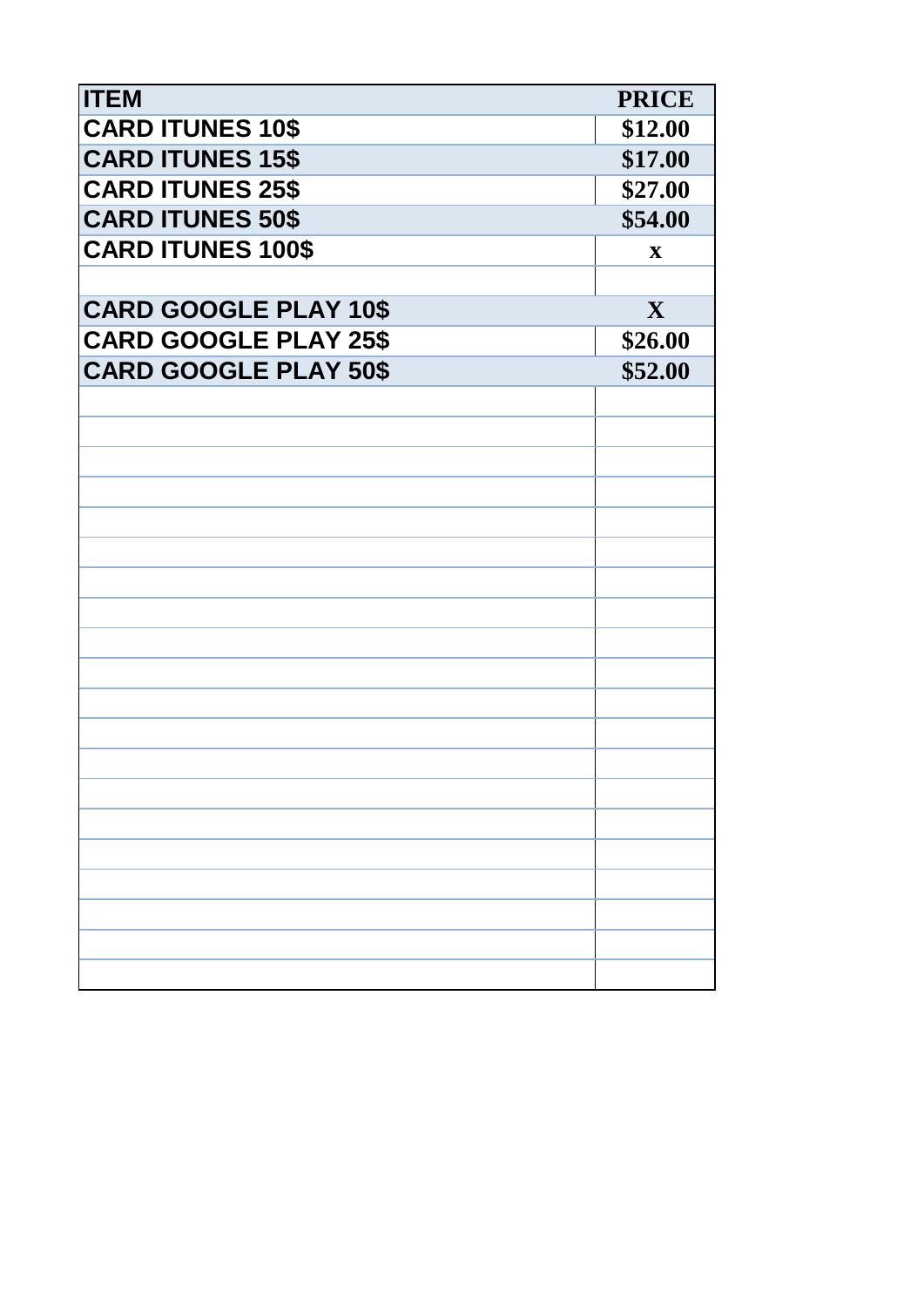| <b>ITEM</b>                      | <b>PRICE</b> |
|----------------------------------|--------------|
| <b>PRINTER BROTHER J100</b>      | \$97.00      |
| <b>PRINTER BROTHER J105 WIFI</b> | \$110.00     |
| <b>PRINTER BROTHER J172 WIFI</b> | \$100.00     |
| printer CANON - 2440             | \$27.00      |
| printer canon 6020               | \$65.00      |
| <b>PRINTER CANON 211MF</b>       | \$145.00     |
| <b>PRINTER CANON 4410</b>        | \$155.00     |
| <b>PRINTER HP 1515 3IN1</b>      | \$45.00      |
| <b>PRINTER HP 1015 3IN1</b>      | \$33.00      |
| <b>PRINTER HP 1510</b>           | \$29.00      |
| <b>PRINTER HP 3515 WIFI 3IN1</b> | \$65.00      |